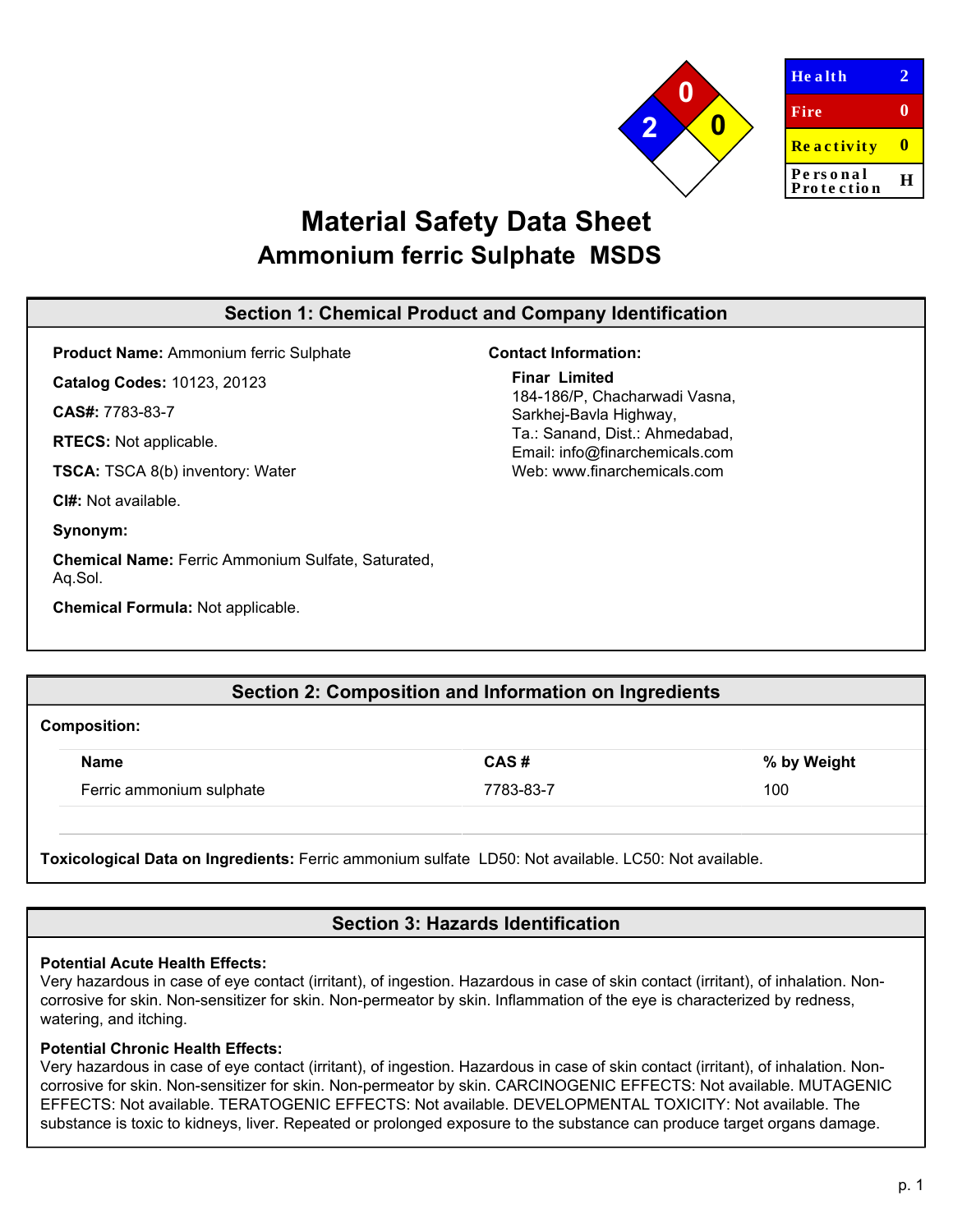# **Section 4: First Aid Measures**

#### **Eye Contact:**

Check for and remove any contact lenses. Immediately flush eyes with running water for at least 15 minutes, keeping eyelids open. Cold water may be used. Do not use an eye ointment. Seek medical attention.

#### **Skin Contact:**

After contact with skin, wash immediately with plenty of water. Gently and thoroughly wash the contaminated skin with running water and non-abrasive soap. Be particularly careful to clean folds, crevices, creases and groin. Cold water may be used. Cover the irritated skin with an emollient. If irritation persists, seek medical attention.

#### **Serious Skin Contact:**

Wash with a disinfectant soap and cover the contaminated skin with an anti-bacterial cream. Seek medical attention.

**Inhalation:** Allow the victim to rest in a well ventilated area. Seek immediate medical attention.

#### **Serious Inhalation:** Not available.

#### **Ingestion:**

Do not induce vomiting. Loosen tight clothing such as a collar, tie, belt or waistband. If the victim is not breathing, perform mouth-to-mouth resuscitation. Seek immediate medical attention.

**Serious Ingestion:** Not available.

# **Section 5: Fire and Explosion Data**

**Flammability of the Product:** Non-flammable.

**Auto-Ignition Temperature:** Not applicable.

**Flash Points:** Not applicable.

**Flammable Limits:** Not applicable.

**Products of Combustion:** Not available.

**Fire Hazards in Presence of Various Substances:** Not applicable.

#### **Explosion Hazards in Presence of Various Substances:**

Risks of explosion of the product in presence of mechanical impact: Not available. Risks of explosion of the product in presence of static discharge: Not available.

**Fire Fighting Media and Instructions:** Not applicable.

**Special Remarks on Fire Hazards:** Not available.

**Special Remarks on Explosion Hazards:** Not available.

# **Section 6: Accidental Release Measures**

#### **Small Spill:**

Dilute with water and mop up, or absorb with an inert dry material and place in an appropriate waste disposal container. If necessary: Neutralize the residue with a dilute solution of sodium carbonate. Finish cleaning by spreading water on the contaminated surface and dispose of according to local and regional authority requirements.

#### **Large Spill:**

Absorb with an inert material and put the spilled material in an appropriate waste disposal. Neutralize the residue with a dilute solution of sodium carbonate. Finish cleaning by spreading water on the contaminated surface and allow to evacuate through the sanitary system. Be careful that the product is not present at a concentration level above TLV. Check TLV on the MSDS and with local authorities.

# **Section 7: Handling and Storage**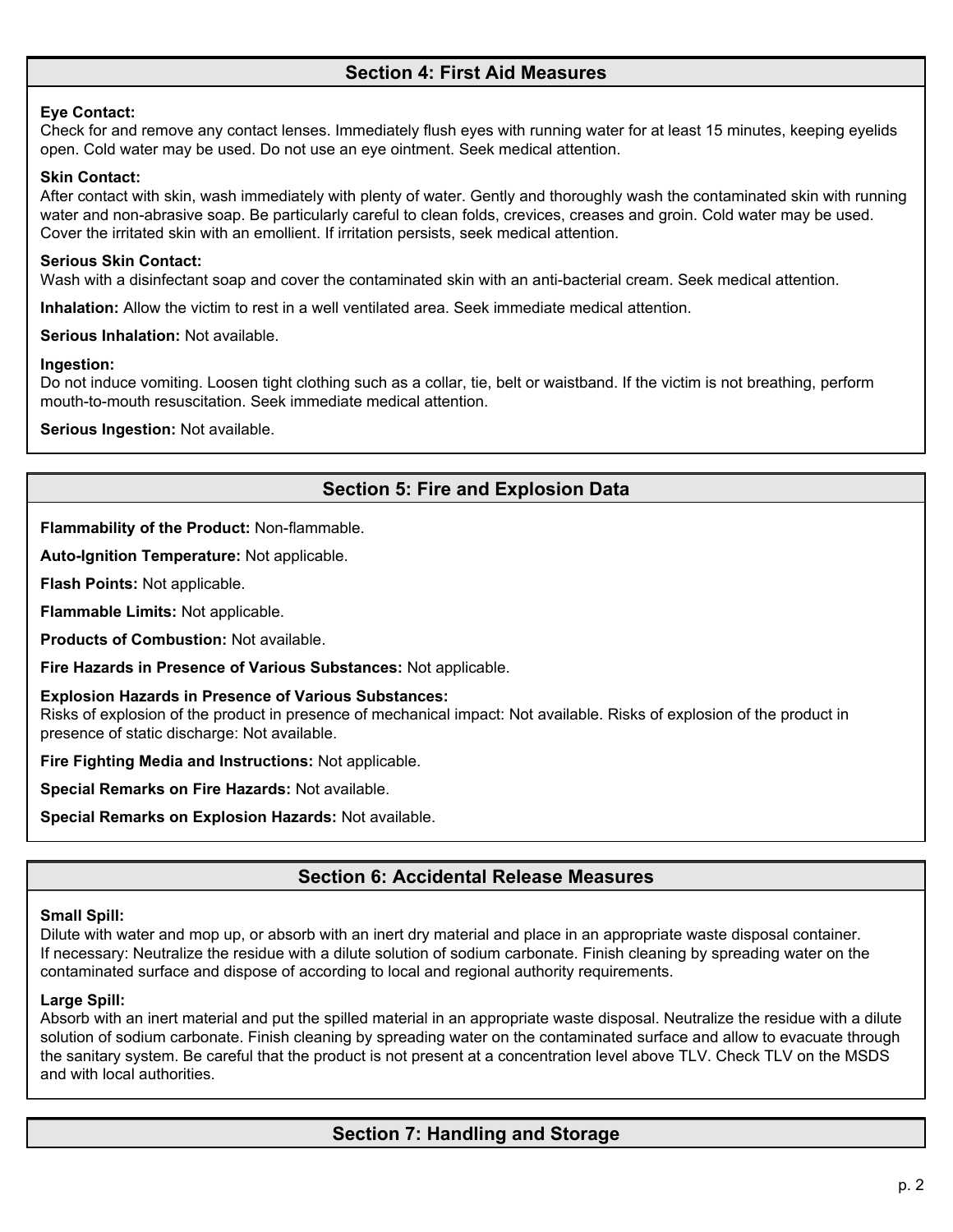#### **Precautions:**

Do not breathe gas/fumes/ vapour/spray. In case of insufficient ventilation, wear suitable respiratory equipment If you feel unwell, seek medical attention and show the label when possible. Avoid contact with skin and eyes

#### **Storage:**

No specific storage is required. Use shelves or cabinets sturdy enough to bear the weight of the chemicals. Be sure that it is not necessary to strain to reach materials, and that shelves are not overloaded.

### **Section 8: Exposure Controls/Personal Protection**

#### **Engineering Controls:**

Provide exhaust ventilation or other engineering controls to keep the airborne concentrations of vapors below their respective threshold limit value.

#### **Personal Protection:**

Splash goggles. Lab coat. Vapor respirator. Be sure to use an approved/certified respirator or equivalent. Gloves.

#### **Personal Protection in Case of a Large Spill:**

Splash goggles. Full suit. Vapor respirator. Boots. Gloves. A self contained breathing apparatus should be used to avoid inhalation of the product. Suggested protective clothing might not be sufficient; consult a specialist BEFORE handling this product.

#### **Exposure Limits:**

Ferric ammonium sulfate dodecahydrate TWA: 1 (mg/m3) from ACGIHConsult local authorities for acceptable exposure limits.

### **Section 9: Physical and Chemical Properties**

**Physical state and appearance:** Liquid.

**Odor:** Not available.

**Taste:** Not available.

**Molecular Weight:** Not applicable.

**Color:** Not available.

**pH (1% soln/water):** Acidic.

**Boiling Point:** The lowest known value is 100°C (212°F) (Water).

**Melting Point:** Not available.

**Critical Temperature:** Not available.

**Specific Gravity:** Weighted average: 1.38 (Water = 1)

**Vapor Pressure:** The highest known value is 17.535 mm of Hg (@ 20°C) (Water).

**Vapor Density:** The highest known value is 0.62 (Air = 1) (Water).

**Volatility:** Not available.

**Odor Threshold:** Not available.

**Water/Oil Dist. Coeff.:** Not available.

**Ionicity (in Water):** Not available.

**Dispersion Properties:** See solubility in water.

**Solubility:** Easily soluble in cold water.

# **Section 10: Stability and Reactivity Data**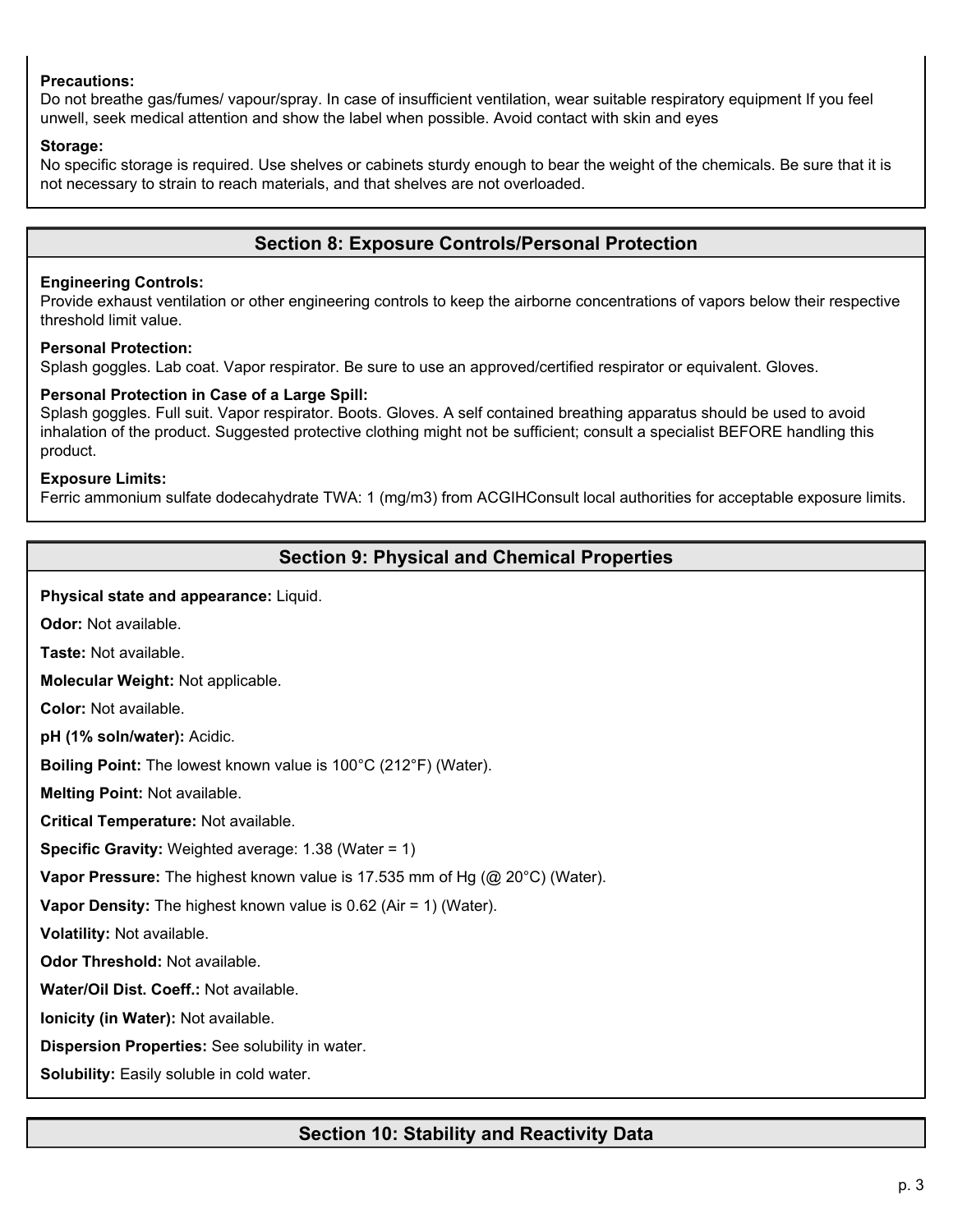**Stability:** The product is stable.

**Instability Temperature:** Not available.

**Conditions of Instability:** Not available.

**Incompatibility with various substances:** Not available.

**Corrosivity:** Non-corrosive in presence of glass.

**Special Remarks on Reactivity:** Not available.

**Special Remarks on Corrosivity:** Not available.

**Polymerization:** No.

# **Section 11: Toxicological Information**

**Routes of Entry:** Absorbed through skin. Dermal contact. Eye contact. Inhalation. Ingestion.

**Toxicity to Animals:** LD50: Not available. LC50: Not available.

**Chronic Effects on Humans:** The substance is toxic to kidneys, liver.

#### **Other Toxic Effects on Humans:**

Very hazardous in case of ingestion. Hazardous in case of skin contact (irritant), of inhalation. Non-corrosive for skin. Nonsensitizer for skin. Non-permeator by skin.

**Special Remarks on Toxicity to Animals:** Not available.

**Special Remarks on Chronic Effects on Humans:** Not available.

**Special Remarks on other Toxic Effects on Humans:** Not available.

# **Section 12: Ecological Information**

**Ecotoxicity:** Not available.

**BOD5 and COD:** Not available.

#### **Products of Biodegradation:**

Possibly hazardous short term degradation products are not likely. However, long term degradation products may arise.

**Toxicity of the Products of Biodegradation:** The product itself and its products of degradation are not toxic.

**Special Remarks on the Products of Biodegradation:** Not available.

# **Section 13: Disposal Considerations**

**Waste Disposal:**

# **Section 14: Transport Information**

**DOT Classification:** Not a DOT controlled material (United States).

**Identification:** Not applicable.

**Special Provisions for Transport:** Not applicable.